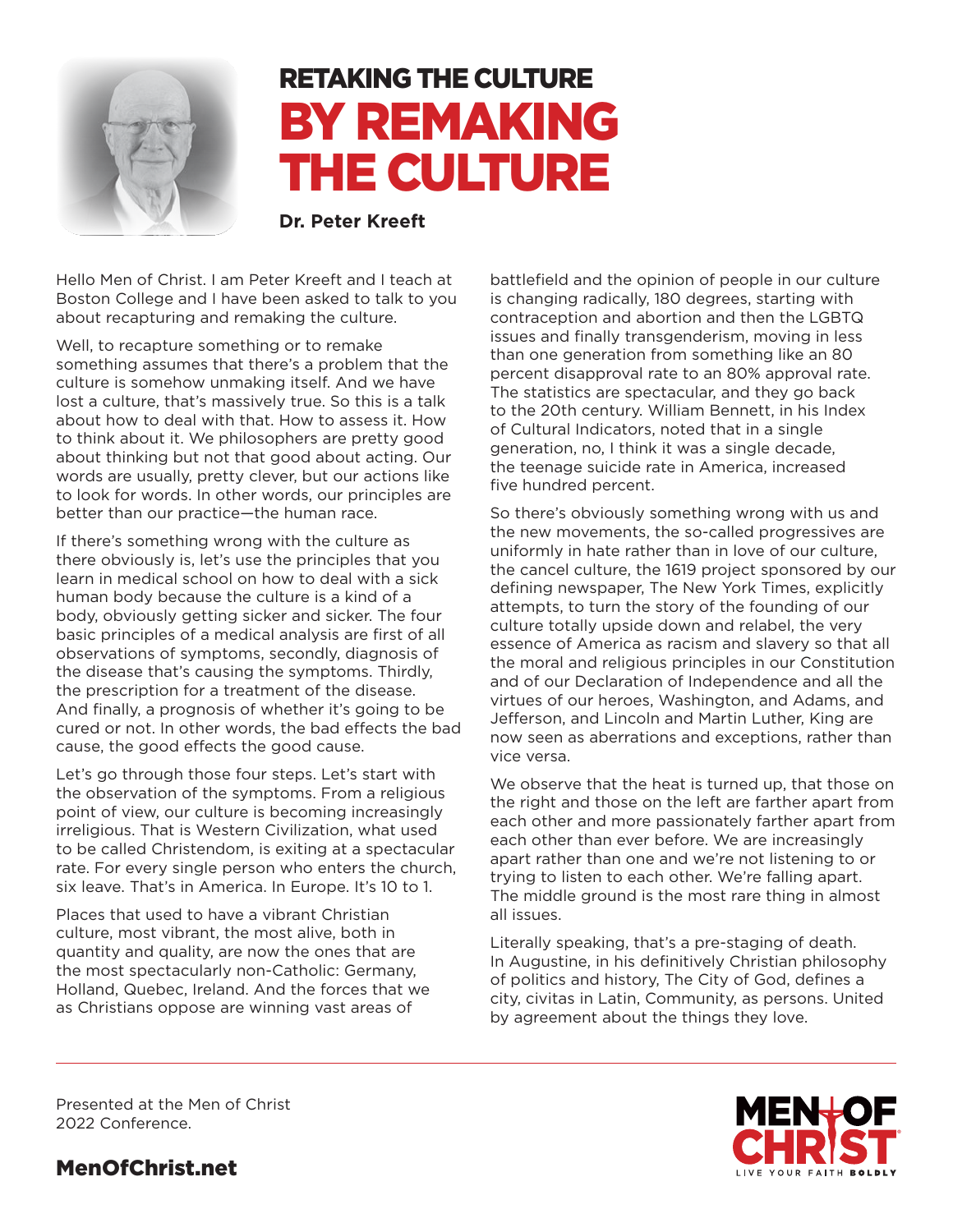Love defined the city. If you love the same things, then you're friends.

There are more intimate relationships than that. C.S.. Lewis, In The Four Loves, says the difference between friends and lovers is that lovers want to look at each other and friends stand side by side looking at the same thing and sharing it. That's a very accurate image. So you don't need to love your neighbor, in order to be part of a community, but you do need to agree with your neighbor about your values—what you love. And we're increasingly in disagreement.

In other words, America used to be a city. It no longer is. Society is a body and a body is an organism and any organism, whether it's a vegetable or animal or a human being or a family or a nation, any organism dies when its organs are not connected anymore. Its Soul, its life principle, whatever it is that unifies the organs for the common good, when that dies, It dies. We're dying.

So if we love our culture and we ought to, we want to stop that death. How do we do it? Well, we certainly don't do it by the standard liberal philosophy of autonomy of the absolutization of freedom. Demand that the society be free from any dogmas philosophical or religious, free from any common answer to the most important question of all, namely, what are our values? Why do we exist?

John Rawls is the most famous philosopher, I think, of this liberal denial that culture must have or even could have a substantive philosophy, a world and life view, a common love, prefers that the state be culturally neutral about all values. The problem with that philosophy is that neutral means neutered and what is neutered cannot reproduce? Neutrality is of necessity only when teaching law.

Tradition, which means the handing on of unerring values is as necessary for the survival of a culture or society or a civilization, what Augustine calls a city. That's as necessary as reproduction is for a family to survive. You don't have kids. You're going to die. And today, people are not having kids, are not producing the single most important product that we can possibly produce—children. In other words, tradition is social and cultural reproduction. And the cancel culture is cultural contraception.

People don't have faith in the church. They prefer spirituality to religion. They don't have faith in life itself anymore. How often haven't you heard some people say, "I wouldn't think of bringing children into this awful world. It's irresponsible." What a strange thing to say. Why is it so awful? Is it awful spiritually? Well, we Catholics think so, but the people who say, I wouldn't bring people into this terrible world, aren't usually coming from that point of view. They're not saying the world is terrible because it's not religious enough.

So what do they mean? Well, they mean, it's full of pain. Full of pain. Really? We have less pain right now in the United States of America, in this present time, than any culture in the entire history of the world has ever had. Our technology has conquered nature. Our medical technology has conquered diseases. The amount of pain, the amount of physical pain that the average person expects to have in the next 100 years is about equal to the amount of pain most of our ancestors had in a single year. We have abolished 99% of the pain in our lives.

Our spiritual pain has increased. We need therapy. We need to go to psychiatrists. We need antidepressant, drugs. So what do they mean when they say what a terrible world?

They mean that life itself is terrible. I think the Supreme manifestation of our culture's negative judgment on life itself, is the abortion holocaust in which the givers of life have hired cultures. Preservers of life to destroy it. That's a judgment on life itself. And that's not an accidental disease, like a war which can go over or an economic crisis. It's gonna blow over. Something very Sinister about that.

To not like life itself, to be cynical and skeptical of life itself, that's a very deep disease and hard to diagnose and hard to cure. Much harder than economic or military or surface diseases? So, what's the cause? And what's the diagnosis causing this very strange disease? I think it's no accident that they St. Pope John Paul the second, my candidate for the greatest man in the worst Century in history labeled, our culture, used to be called Christendom, now is simply the western civilization and which is increasingly meriting the title of Apostate Christendom. He labeled it. He called it a culture of death.

**IVE YOUR FAITH BOLDL** 

Presented at the Men of Christ 2022 Conference.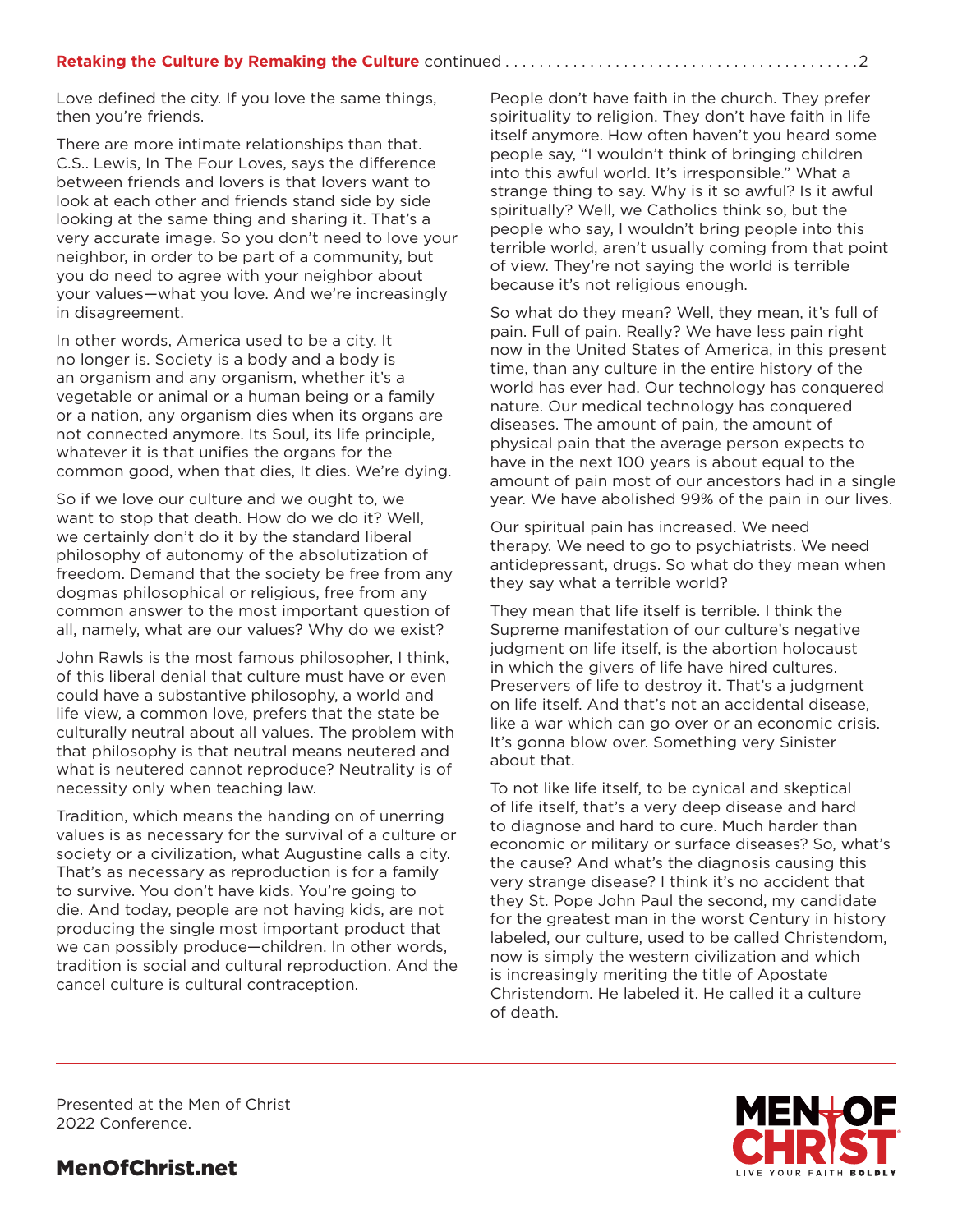#### **Retaking the Culture by Remaking the Culture** continued................................

That's what exorcists do to demons. They demand that the demon speak its name, its identity, We're a culture of death. The ultimate philosophy of Hell, the ultimate goal and purpose and strategy of our deepest. Spiritual enemies is I think best expressed

In Karl Marx's favorite quotation from Goethe's Faust. These words come from the devil: "Everything that exists deserves to perish." Physically. Emotionally. Spiritually, Existence itself. Life itself.

Now, people wouldn't usually formulate it that way. Marx had the best to do that. Deep down, that's what's going on. In other words, our enemies are not just flesh and blood. Our own divinely-revealed Scriptures tell us that we do not wrestle against flesh and blood, we wrestle against principalities and powers of wickedness in high places.

So, this is not just a culture war, it's a spiritual war. Of course, that's not new. Been going on ever since that little incident with a snake and an apple in a garden. But it certainly heated up and the culture is no longer on our side. It's on the other side recently turning. In other words, the diagnosis according to scripture is that the death that we see in our culture is a result of sin. Paul says, in Romans, 6:23, the wages of sin is death. The gift of God is life in Christ. Right, sin causes death. God causes life. That diagnosis tells us how serious this war is.

The manifestations of this diagnosis, the specific sins, the specific evils, the specific diseases that we have are manifold and I think they all come down to one in terms of God's law as revealed in scripture. There's ten commandments. And the first one is the greatest and most important. That's why it comes first. It forbids idolatry. It's a question of, who's your god? Like who's your daddy? What do you worship? What do you love the most. One of the dangers that a talk like this can have is that you take the title too seriously. Retaking the culture. That's our end. That's our goal. Civilization itself is our God. It's an idol. The first thing we have to do is throw away the idols. And culture is an Idol. The culture is not going to last forever. Oh God. You won't find the United States of America in heaven. Sorry. It's a wonderful country and I'm privileged to live here, and I wouldn't exchange for any other, but it's not heaven. The gates of hell will not prevail against the church. We are not the church. That is qua American or even qua Western Civilization. Not God, all false gods infallibly fail.

And when we put a second thing first, like that, we idolize it, we not only miss the first thing, we spoil the second to take on the day. Obviously addiction to drugs is truly harmful. And pornography, addiction to sex is harmful and addiction to anything—shopping, paperclip—because it destroys the very thing that is meant to enjoy. The alcoholic can't appreciate alcohol and can the culture junkie really appreciate culture?. Culture, however, is terribly important because it helps us in one direction or another. And it's helping us in the wrong direction. Dorothy Day, who is sort of the American Mother Teresa, defines a good society in the simplest and best way I've ever heard. She says a good society, simply is a society that makes it easy for you to be good. With that standard, we're not living in a good society. We're living in a society that makes it very easy to be bad.

So society is important, but it's not the most important thing. Souls are infinitely more important than societies, civilizations or cultures. Every civilization that has ever existed, every one that now exists and every one that will exist, whether it's small or great, whether it's wise or foolish, whether it's good or bad is destined to become dust, never to rise again. But every single soul that has ever lived is destined to live forever, either in unimaginable joy or in unimaginable misery. That's what we're fighting about. Culture is important because it influences souls. We noticed that people have become more passionate about politics and less passionate about their religion. They've politicized religion and religionized politics.

And that's almost to be expected because that's what idolatry does—simply shifts. our allegiance away from God to something else. We cool our devotion to God. We transfer the heat elsewhere. As in physics, energy doesn't just disappear. It just transforms itself. The universe doesn't lose energy, only transfer and I don't think we can lose the religious heat. That is at the heart of our heart.

Presented at the Men of Christ 2022 Conference.

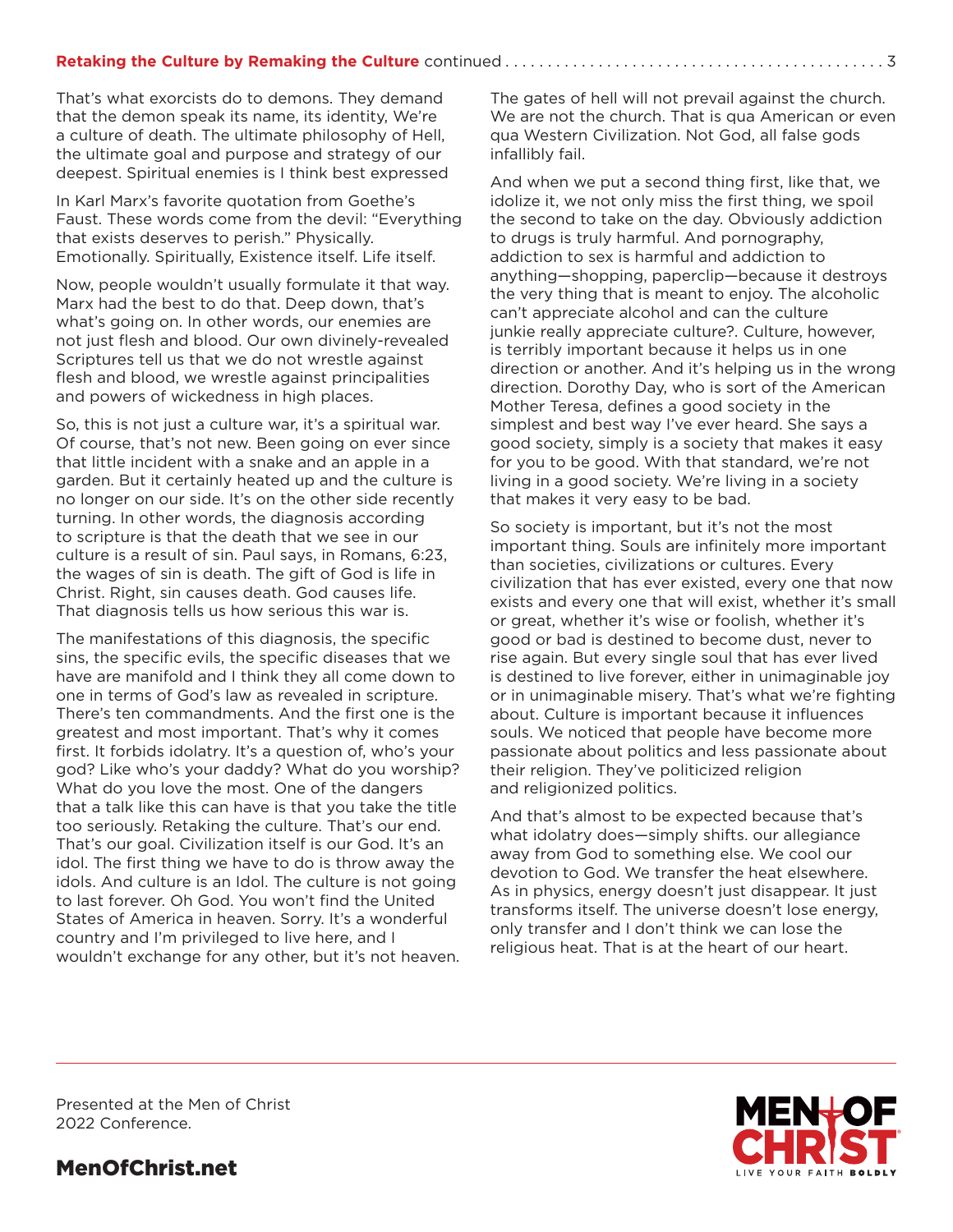#### **Retaking the Culture by Remaking the Culture** continued..............................

We can only transfer to false gods.. Sometimes that is the false god of coolness and tolerance. It's a strange, but observable, fact that those who are intolerant of nothing but intolerance are at least as intolerant as those people whom they deem to be intolerant. Those who say they hate only hate speech often classify as hate speech everything they hate, which includes much of the whole additional value system of western civilization.

The devil is very pleased to get us to worship any idol at all. He doesn't give a damn, literally, whether we're worshiping the donkey or the elephant, as long as we're not worshiping the lamb. Well, that diagnosis almost automatically gives us our prescription. And that's nothing new, Nothing terribly creative. The only way to save societies is to become saints. Holiness! Which is very simple. It's willing the will of God with all your heart and mind and soul. And to do that from inside out, beginning with individuals, and then in families and then in Christian communities, and then the whole society. It won't work from the outside in. But the society can influence communities and influence families. We can influence individuals very powerful yet, the family is made of individuals, communities are made of families, nations are made up of communities.

That's the basic point of Rod. Dreher's book, The Benedict Option, almost universally misunderstood as something that it isn't. It isn't a call to withdraw from cultural involvement, just the opposite. But it's an invitation to start where we have to start with our own concrete communities, especially families. Same thing, save the world. Yes, but they do it by starting with themselves and their families and their communities and radiating outwards. Not vice versa. And they do it for God. Not for the culture. They are not culture junkies. They're not idols. But you want to become a saint to save your culture, you've got things upside down. Save your culture because culture helps you be good. So the prescription is very simple and very obvious and nothing terribly new. We know the two great commandments: love God with your whole heart, mind, soul, and strength, and love your neighbor as yourself. So we better get on with them.

The prescription is very traditional. We find it in the words of Cardinal Ratzinger before he became pope, gave us these words which I think are both our prescription and our prognosis. He wrote the

future of the church issue from those whose roots are deep and who live from the fullness of their faith. It will not issue from those who accommodate themselves to, the passing moment. Nor will it issue from those who take the easy road, who sidestepped the passion of faith, who declare false and obsolete interests and legalistic all that makes demands on them, harms them and hurts them and compels them to sacrifice themself. To put this more positively,the future of the church as always will be reshaped by saints.. So please become one.

He also wrote, when the trial of this sifting is past. He wrote this in 1969, a true prophet. When the trial of this sifting is past, and we're in a sifting. The little grains of sand are going through the holes and only the big ones are staying. When the trial of this sifting is past and it will be past. Everything passes. A great power will flow from a more spiritualized simplified Church. Men in a totally planned world. The secular world, the totalitarian world, will find themselves unspeakably lonely.

Isn't it astonishing that social media, which is supposed to be a wonderful instrument to bring people together, foster communication and community has done exactly the opposite. It has made us intolerably, lonely. We're disappearing into our screen. Because we're addicted to them. One of the optional essays, I give to some of my students in my philosophy class at Boston College is writing a personal essay on how your world changed when you resolved not to look at any screen for 24 hours. No smart phone, no computer no TV. So far about half of the people who wrote essays on that subject confess that they couldn't do it. They discovered they were addicts. I cannot live without my screen. That's my identity. Now that's not your identity. That's your idol. Doesn't matter what your identity is. If it's anything but God send it back.

Cardinal Ratzinger went on "In a totally planned world men will find themselves unspeakably lonely. Then they will discover the little flock of believers as something wholly new."

That's what happened in the early church. The hard-nosed spectacularly successful Romans had these questions. They said that's something new. We never saw that before. What kind of love is that? They're willingly going to go to the lions in the Colosseum and they're singing hymns and forgiving

Presented at the Men of Christ 2022 Conference.